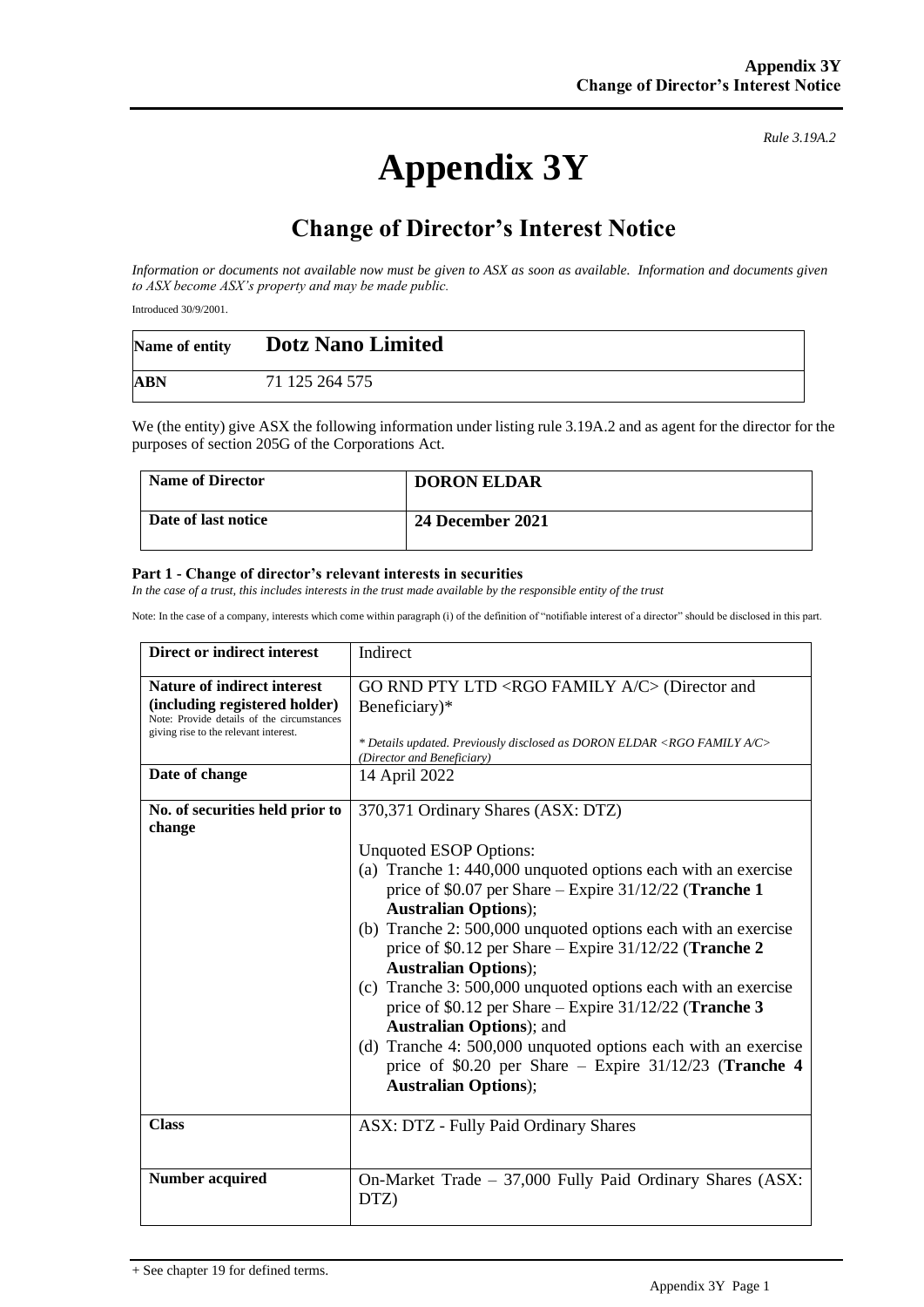| <b>Number disposed</b>                                                                                                                                                               | N <sub>il</sub>                                                                                                                                                                                                                                                                                                                                                                                                                                                                                                                                                                                                                                                                                                      |
|--------------------------------------------------------------------------------------------------------------------------------------------------------------------------------------|----------------------------------------------------------------------------------------------------------------------------------------------------------------------------------------------------------------------------------------------------------------------------------------------------------------------------------------------------------------------------------------------------------------------------------------------------------------------------------------------------------------------------------------------------------------------------------------------------------------------------------------------------------------------------------------------------------------------|
| Value/Consideration<br>includes brokerage/gst<br>Note: If consideration is non-cash, provide<br>details and estimated valuation                                                      | Total Cost \$13,694.24 (excluding brokerage)                                                                                                                                                                                                                                                                                                                                                                                                                                                                                                                                                                                                                                                                         |
| No. of securities held after<br>change                                                                                                                                               | 407,371 Ordinary Shares (ASX: DTZ)<br>Unquoted ESOP Options:<br>(a) Tranche 1: 440,000 unquoted options each with an exercise<br>price of \$0.07 per Share – Expire $31/12/22$ (Tranche 1<br><b>Australian Options</b> );<br>(b) Tranche 2: 500,000 unquoted options each with an exercise<br>price of \$0.12 per Share – Expire $31/12/22$ (Tranche 2<br><b>Australian Options</b> );<br>(c) Tranche 3: 500,000 unquoted options each with an exercise<br>price of \$0.12 per Share – Expire $31/12/22$ (Tranche 3<br><b>Australian Options</b> ); and<br>(d) Tranche 4: 500,000 unquoted options each with an exercise<br>price of \$0.20 per Share – Expire $31/12/23$ (Tranche 4<br><b>Australian Options</b> ); |
| <b>Nature of change</b><br>Example: on-market trade, off-market trade,<br>exercise of options, issue of securities under<br>dividend reinvestment plan, participation in<br>buy-back | <b>On-Market Share Trade</b>                                                                                                                                                                                                                                                                                                                                                                                                                                                                                                                                                                                                                                                                                         |

### **Part 2 – Change of director's interests in contracts**

Note: In the case of a company, interests which come within paragraph (ii) of the definition of "notifiable interest of a director" should be disclosed in this part.

| <b>Detail of contract</b>                                                                                                                                                          | N/A |
|------------------------------------------------------------------------------------------------------------------------------------------------------------------------------------|-----|
| <b>Nature of interest</b>                                                                                                                                                          | N/A |
| Name of registered holder<br>(if issued securities)                                                                                                                                | N/A |
| Date of change                                                                                                                                                                     | N/A |
| <b>No. and class of securities to which</b><br>interest related prior to change<br>Note: Details are only required for a contract in relation<br>to which the interest has changed | N/A |
| <b>Interest acquired</b>                                                                                                                                                           | N/A |
| <b>Interest disposed</b>                                                                                                                                                           | N/A |
| <b>Value/Consideration</b><br>Note: If consideration is non-cash, provide details and an<br>estimated valuation                                                                    | N/A |
| Interest after change                                                                                                                                                              | N/A |

## **Part 3 –** +**Closed period**

<sup>+</sup> See chapter 19 for defined terms.